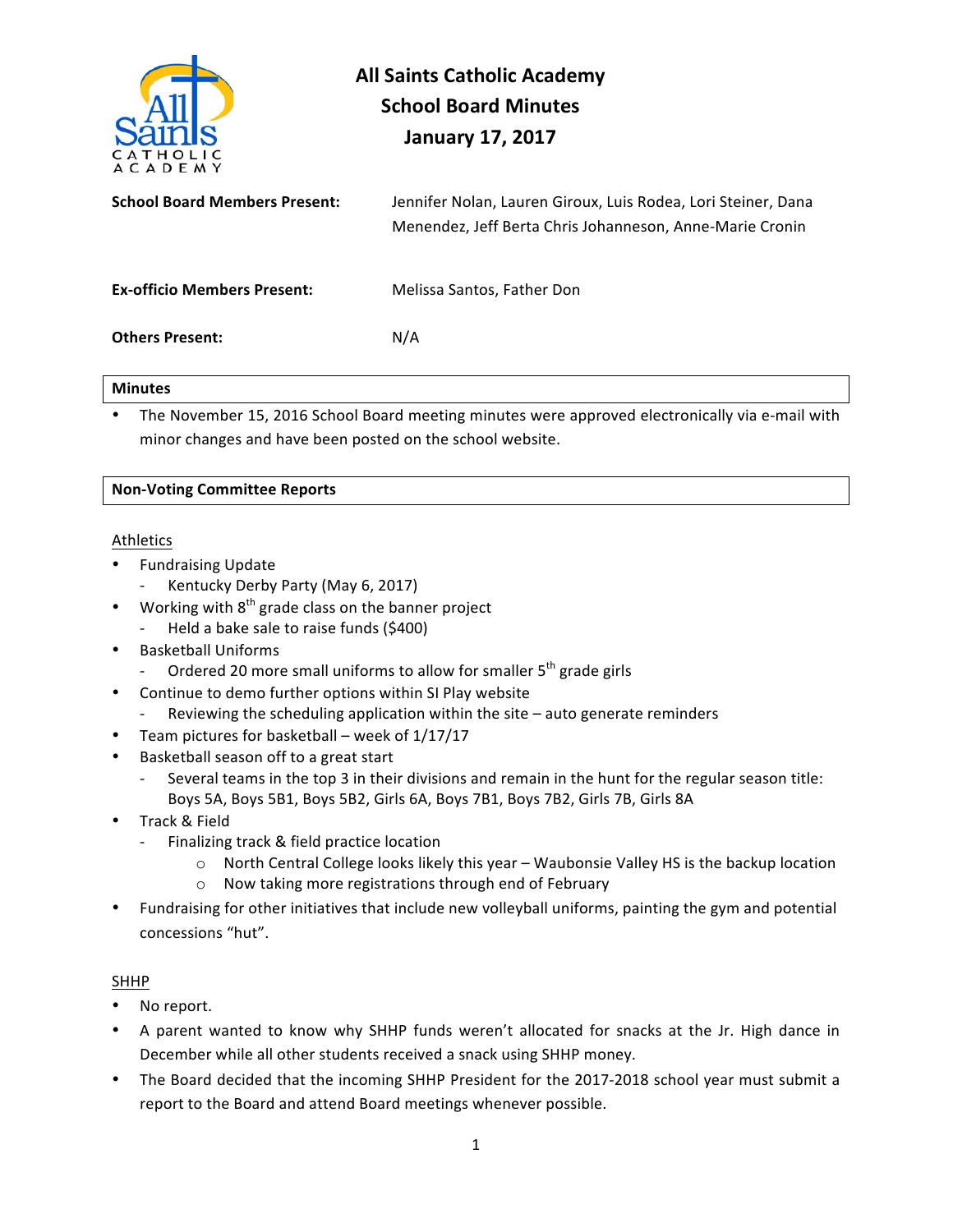# **Pastor Report - Father Don McLaughlin**

Father Don will complete the Principal evaluation for the Diocese by February 15, 2017.

## **Trustee Report – Matt Gambs (not present)**

No report.

## **Principal Report – Melissa Santos**

- Helen Kolar unexpectedly retired and her position will not be replaced. Her duties will be absorbed by the front office staff.
- Brian Stepien also announced his resignation during the break. Buck Services will provide maintenance staff and will stay within the confines of the budget.
- MLK service day was successful. Thanks to Amy Drake for coordinating the volunteer opportunities.
- Melissa distributed the Catholic Schools Week calendar that will be in Saints Speaks on Thursday, January 19<sup>th</sup>.

## **Agenda Items**

- Strategic Planning Update
	- $\circ$  There have been three strategic planning meetings and the team is on schedule to conclude the process in March.
- Review of GMA (Specials) grading system
	- $\circ$  During the 2015-2016 school year discipline was an issue during specials and they weren't being taken seriously. Therefore, the Board instituted a grading system that was adopted to help validate the classes with the provision the Board would review the grading system. The Board reviewed the GMA grading system and based on the discussion, All Saints will continue with the GMA grading system but will commit to continuous improvement by setting clear expectations with rubrics and enhanced teacher-family communication.

#### **Voting Committee Reports**

#### Finance

- The committee will meet on January 26th to continue preparation of the 2016-2017 budget.
- Diocesan Budget Guideline meetings are scheduled in early February and approval of those guidelines will follow from the Diocesan Finance Committee at the end of that month. The committee will prepare drafts in anticipation of those directives.
- To date, the annual appeal has been successful, raising nearly \$33,000.
- The expenses are running four to six percent less than a year ago.

#### Education

- ASCA will order samples of IQWST Science Curriculums for grades 6, 7, 8 and begin piloting them the second semester. The people who wrote the NGSS (Next Generation Science Standards) wrote the IQWST curriculums.
- Melissa met with Tara Bell. She was a member of the State Science Boards, and works in district 204 as a Science instructional coach. She and the groups she belongs to have vetted all the science programs and found that IQWST is the most appropriate. Tara was extremely generous in sharing the work of her groups with Melissa.